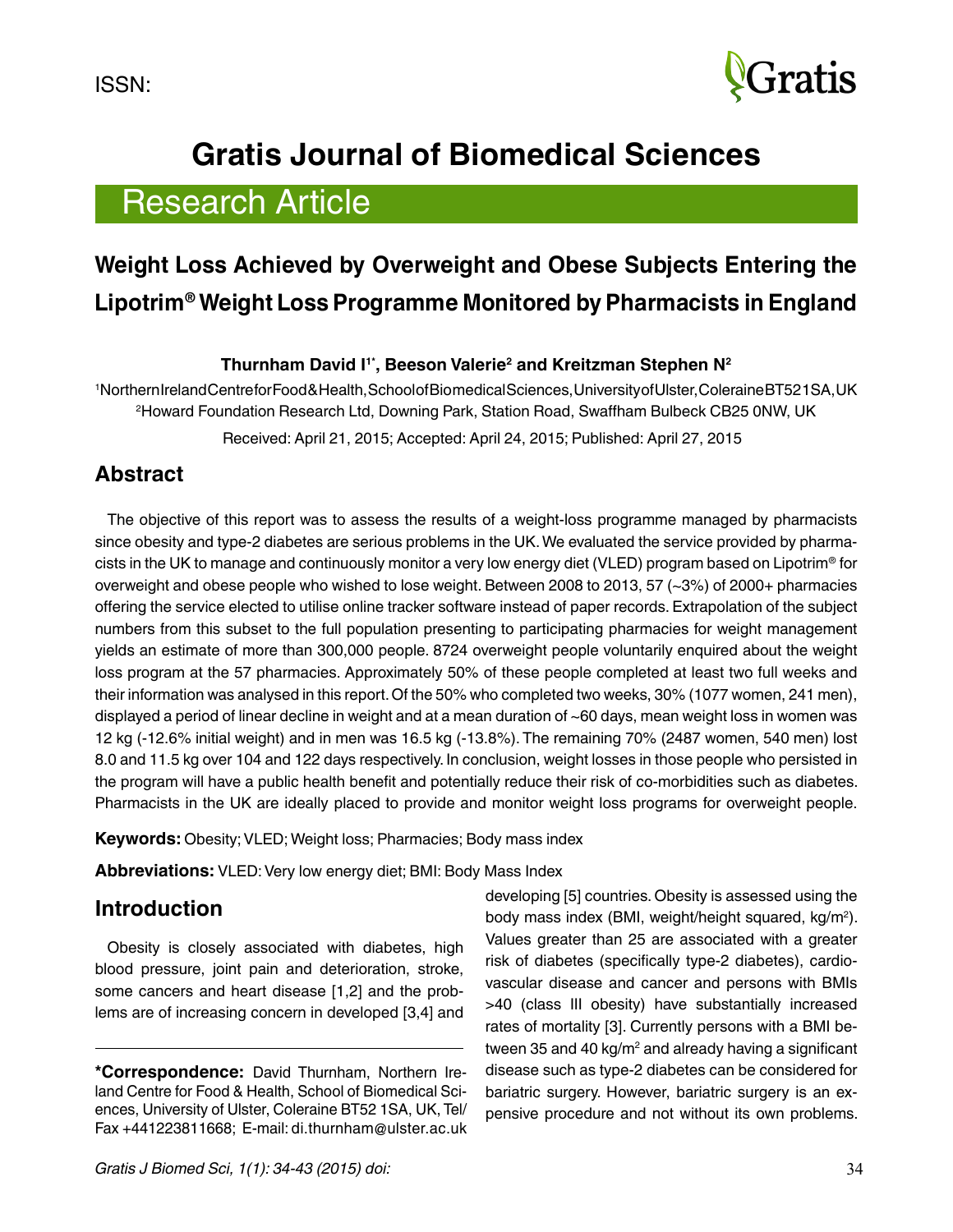Complication rates are high and can be very serious [6].

A reduction in weight by overweight people has been shown to reduce the risk of diabetes [7,8]. The natural way to lose weight is by reducing food, or specifically calorie, intake; that is dieting and/or an increase in calorie expenditure i.e. physical activity. Furthermore dieting is relatively cheap and does not carry any surgical risks. Unfortunately, successful dieting is notoriously difficult as indicated by the number and variety of dieting methods available to the general public. Hospital studies have shown that successful weight loss can be achieved using structured weight loss programmes using very low energy diets (VLED) [9] and that long term weight-loss maintenance is significantly greater than that following successful hypo-energetic diets in both men and women at 4 to 5 years of follow-up [10]. Although hospital studies of the effects of VLEDs on overweight people have been shown to be a highly efficacious method of reducing body weight [9], being overweight or obese is usually not a clinical condition and hospital treatment using VLEDs is inappropriate and rarely available. Nevertheless, successful dieting requires assistance by family members or professionals or both as well as self-control.

In this paper we describe an evaluation of a service provided by English pharmacists in assisting overweight and obese people to lose weight using structured weight-loss programme based on a product known as Lipotrim®. We report weight losses achieved by two groups of these subjects; those who stick more rigidly to the weight loss plan and those whose dietary compliance is more erratic. We show that successful weight loss by both groups was achieved.

### **Materials and Methods**

#### **Data collection**

From March 2001 an expanding list of pharmacists, currently over 2000, have offered a professional service to assist in obesity prevention and treatment where overweight people wish to lose weight. Trained pharmacists supervise and monitor dieters using the Lipotrim® formula foods and, importantly, they can also

offer a follow-up weight maintenance program and supervision but that is not the subject of this report. Lipotrim® is sold through pharmacies throughout the United Kingdom and data on weight, height, age and sex are recorded by the pharmacists for those people who voluntarily enrol in the programme. We emphasize, participation in the weight loss programme by members of the public is entirely voluntary i.e., they continue for as long or as little as they wish. Participants buy Lipotrim® products from the pharmacists and attend weekly for professional monitoring; recording of weight, reporting of any changes in their medical condition and obtaining enough formula for a subsequent week. At the time of the assessment reported in this paper, 57 (~3%) of the pharmacies' records were kept on-line using Lipotrim® patient tracker secure software (Backup Data Ltd 15 Sable Close, Cambridge, CB1 9YX). These data are used by the pharmacists to monitor a subject's progress and the on-line service permits the suppliers to assess the collective success of the pharmacy's service in weight management.

Height and weight were recorded by the individual pharmacists using equipment supplied at no cost by Howard Foundation Research Ltd. Weights were recorded using precision scales (UC-321PL, A & D Medical, 24-26 Blacklands Way, Abingdon Business Park, Abingdon, Oxfordshire OX14 1DY). Height was measured by a Seca 206 Roll up Measuring Tape (Seca, 40 Barn Street, Birmingham B5 5QB).

Names and addresses, recorded at the pharmacy as part of the pharmacy's records, were not available beyond the specific pharmacy, but subjects were allocated a unique number so a subject's weight loss data could be included in the overall outcome assessments. All anonymized data was made available online to The Howard Foundation Research Ltd. Subjects who did not complete 2 full weeks were removed from the analysis. This paper will report only the data collected on the tracker database from English pharmacies over the six years from March 2008 to May 2013. These data were collected from 3564 female and 781 male weight loss records 97.5% of which were accumulated by 57 pharmacies who submitted records for four or more subjects on line between 2008 and 2013.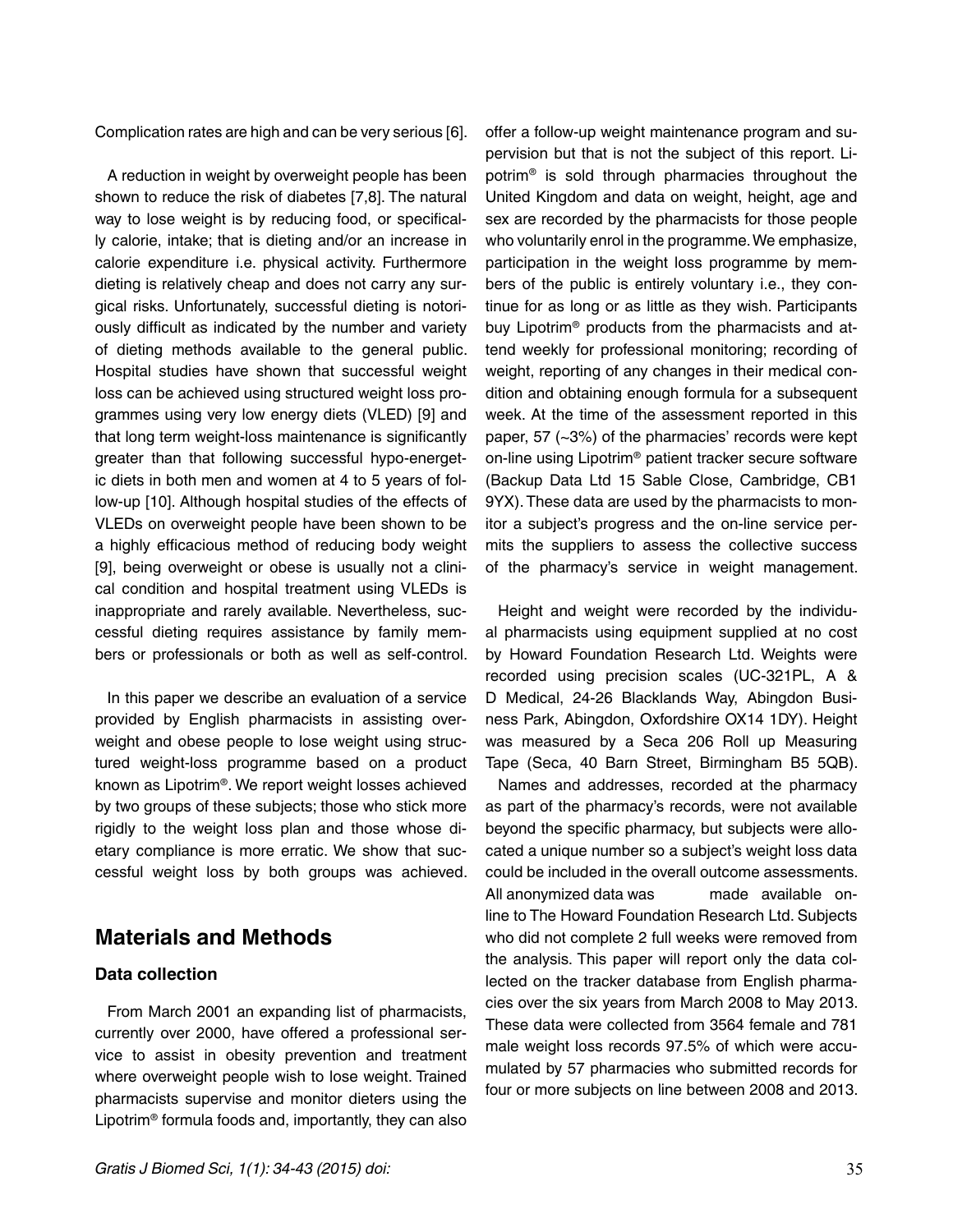#### **Dietary regimen**

Lipotrim® is a very low energy diet (VLED) and the components contributing to the energy intake are shown in Table 1. A daily serving contains all the required essential amino acids, essential fatty acids, trace elements, vitamins and minerals in amounts which meet 100% of the recommended daily allowance. Instructions on the use of the product are provided by the pharmacy and also accompany the packaging. The products are intended as a total food replacement and for full compliance, additional food is not permitted. The product is designed to reduce energy intake to the minimum consistent with complete nutrition and is provided as sachets of different flavoured powders and as flapjacks with two flavours. Female participants are instructed to consume 3 sachets a day or two sachets and a flapjack and for men, two larger sachets per day or 1 larger sachet and 2 flapjacks. Constituents of the sachets for men and women are identical in composition but men, who have higher nutritional requirements because of a higher metabolic rate due to a greater muscle mass, have more of the diet (Table 1) but the flapjacks are the same. Three sachets for a woman provide 1785 kJ (425 kcal) and two sachets for a man provide 2380 kJ (567 kcal). If participants adopt the flapjack option, total daily energy consumed is 1991 and 2381 kjoules (474 and 675 kcal) for women and men respectively. All the products are gluten free and suitable for vegetarians. Sachets can be prepared as a drink (hot or cold) or as a mousse and guidance is given to ensure that subjects using Lipotrim® as a total food replacement consume at least 2 L of water per day. The Lipotrim® program comprises three distinct phases to ensure that the subjects achieve and maintain weight loss: strict weight loss, transition and maintenance. Only weight loss results are presented here.

#### **Ethical considerations and participation in the weight-loss programme**

This paper is an evaluation of the program provided by pharmacies and as such does not require ethical approval in the UK [11]. The subjects voluntarily entered the weight-loss programme and gave their informed consent to the use of their anthropometric and medical history results by signing the following statement.

| <b>Nutrient</b>        |           | Women       | Men                    |               |  |
|------------------------|-----------|-------------|------------------------|---------------|--|
|                        | 3 Sachets | 2 Sachets 1 | 2 Sachets <sup>2</sup> | 1 Sachet      |  |
|                        |           | Flapjack    |                        | & 2 Flapjacks |  |
| Energy (kcal)          | 425       | 475         | 567                    | 675           |  |
| Energy (k J)           | 1785      | 1992        | 2380                   | 2794          |  |
| Protein (g)            | 43        | 42.3        | 57.3                   | 56            |  |
| Carbohydrate (g)       | 45        | 38.3        | 60.1                   | 46.6          |  |
| Sugar (g)              | 44        | 34.6        | 8.7                    | 39.7          |  |
| Starch (g)             | 1.2       | 3.9         | 1.6                    | 7.0           |  |
| Fat $(g)$              | 7         | 14.3        | 9.4                    | 24.1          |  |
| Saturates (g)          | 2.3       | 3.2         | 3.1                    | 4.7           |  |
| <b>Monounsaturated</b> | 1.6       | 4.8         | $\overline{2}$         | 8.7           |  |
| (g)                    |           |             |                        |               |  |
| Polyunsaturated (g)    | 3.1       | 6.3         | 4.2                    | 8.7           |  |
| Cholesterol (g)        | 17        | 11.4        | 22.6                   | 11.3          |  |

**Table 1:** Daily recommended energy-contributing food components by men and women enrolled in the Lipotrim<sup>®</sup> program<sup>1</sup>.

*1 Sachets contain powdered formula in a variety of flavours which can be prepared as a hot or cold beverage or as a mousse. The two columns for each sex represent alternative dietary options.*

*2 Note sachets for men are larger than those for the women.*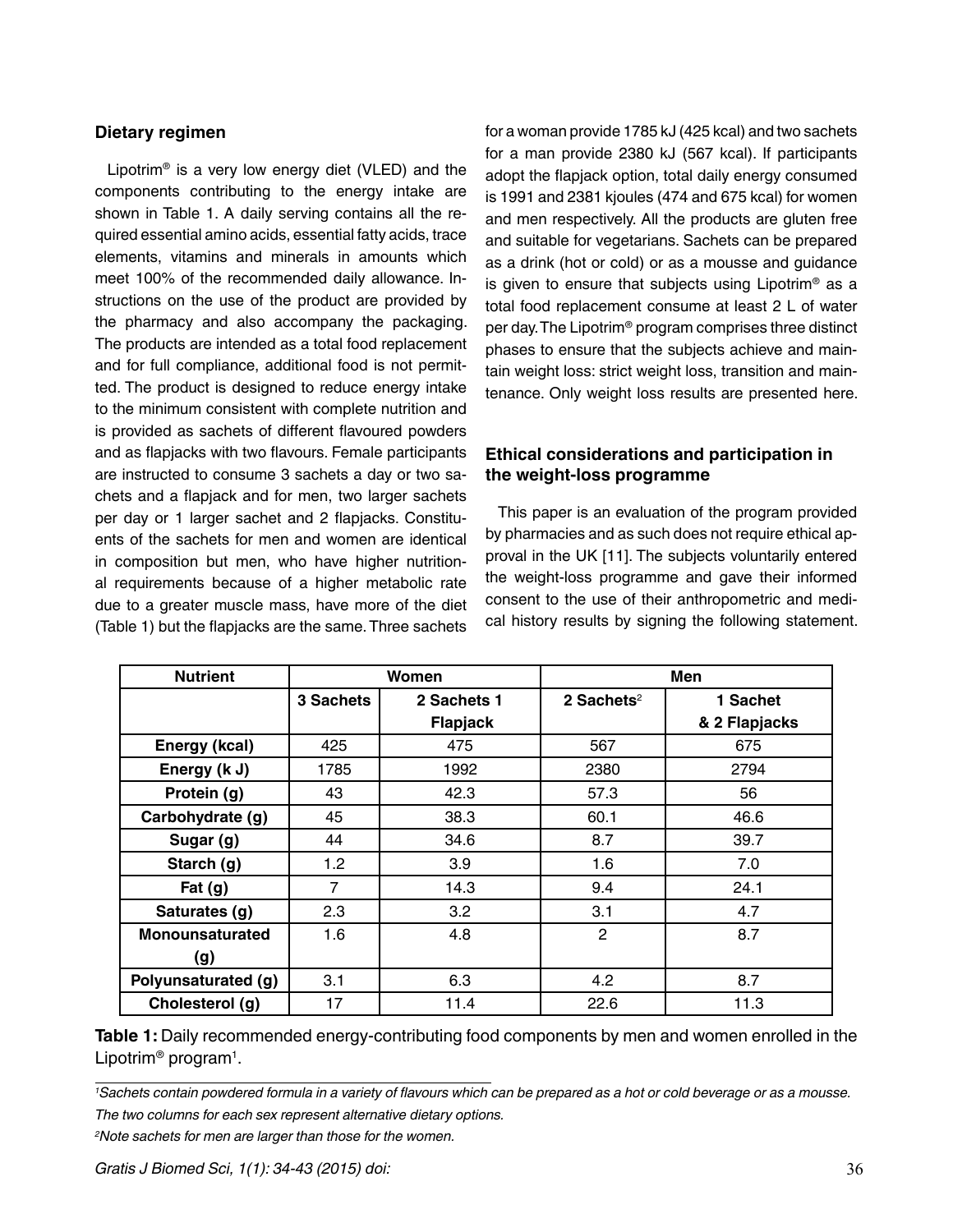"I declare that the above answers are true, that I have not omitted any material information and that I authorise the release of the findings of this questionnaire to Howard Foundation Research Ltd". Healthy overweight people, i.e. those with no medically-treatable condition that would be contraindicated on a VLED, such as during pregnancy or immediately following major surgery, stroke or heart attack. or on medication with a narrow safety spectrum, such as warfarin or lithium, whose absorption rate can be altered leading to inappropriate blood levels, can immediately enter the program after signing the above statement. For subjects with type-2 diabetes, the pharmacist must also obtain the GP's agreement to suspend diabetic medication. The weight loss will result in a rapid normalisation of blood sugar concentrations and continued medication can cause problems. Patients on mediation with a narrow safety spectrum require medical cooperation to closely monitor blood levels.

#### **Statistics and calculations**

Statistics were done using SPSS version 19. Most data were normally distributed and are therefore shown as means and standard deviations. The only exception was the days duration of dieting which was positively skewed. Differences in anthropometric data between the sexes was determined by independent '*t*' tests. Bivariate analyses and multiple linear regression was used to investigate relationships between the anthropometric data and weight loss. To identify fully-compliant dieters and calculate the kjoules (kcal) deficit per day, weights were plotted against days on the program for each individual. Fully-compliant dieters were identified when the linear correlation of at least 5 successive weekly differences in body weights plotted against days had an  $r^2$  greater than 0.9. For these subjects the computer algorithm calculated the weight loss in g/day for the linear region of the diet plot after the first month of dieting. During this period, weight lost is predominantly fat at 37800 kjoules (9000 kcal)/ kg. However, this weight loss (energy depletion) occurs in the face of the energy intake from the VLED, therefore, the total daily energy utilisation (i.e. deficit) during the linear period is calculated as follows.

#### Estimated energy deficit

 $(kcal)/day = (weight loss \times 9 kcal/g) + VLED$ 

Where: weight loss is in g/day from the regression equation

VLED is 425 and 567 kcal in Lipotrim® for women and men respectively

kjoules = kcal  $\times$  4.2

### **Results**

Anthropometric and limited demographic information was available from the 4344 subjects (3563 women and 781 men) who voluntarily started the Lipotrim® weight loss program and continued for variable lengths of time in excess of two weeks. These data represent approximately 50 % of subjects registering on the program at a subset of 57 pharmacies, since entries for subjects who did not complete two full weeks were removed from the analysis. The subjects not included were not necessarily dieting failures. Some subjects elected to try alternative methods of weight loss, some decided to postpone proceeding for personal reasons or, after learning what was involved for participation, decided the diet was not for them. The valid data were subdivided into two groups, those whose records showed a period of linear decline in weight with time (compliant dieters, 1077 women and 241 men) and those whose weights fluctuated over the period of enrolment (erratic dieters, 2486 women and 540 men).

Table 2 shows the weight loss data for the compliant dieters. Mean ages of the women were slightly greater than those of the men  $(P=0.042)$  and the age range stretched from 18 years to 74 and to 75 years in women in men respectively. Starting weights and BMIs of the men were both significantly higher than those of the women (P<0.000). There was no difference in the duration on the weight loss program in the two sexes (p=0.588). The mean weight loss in the women (12 kg) was less than that in the men (16.5 kg; P<0.000) and mean weight loss as a percentage of initial weight was 12.6% in the women and slightly greater (13.8%, P=0.014) in the men. The mean weight loss over the total period of dieting was 226 or 324 g/day in men and women respectively. Approximately 16% (n=209) of these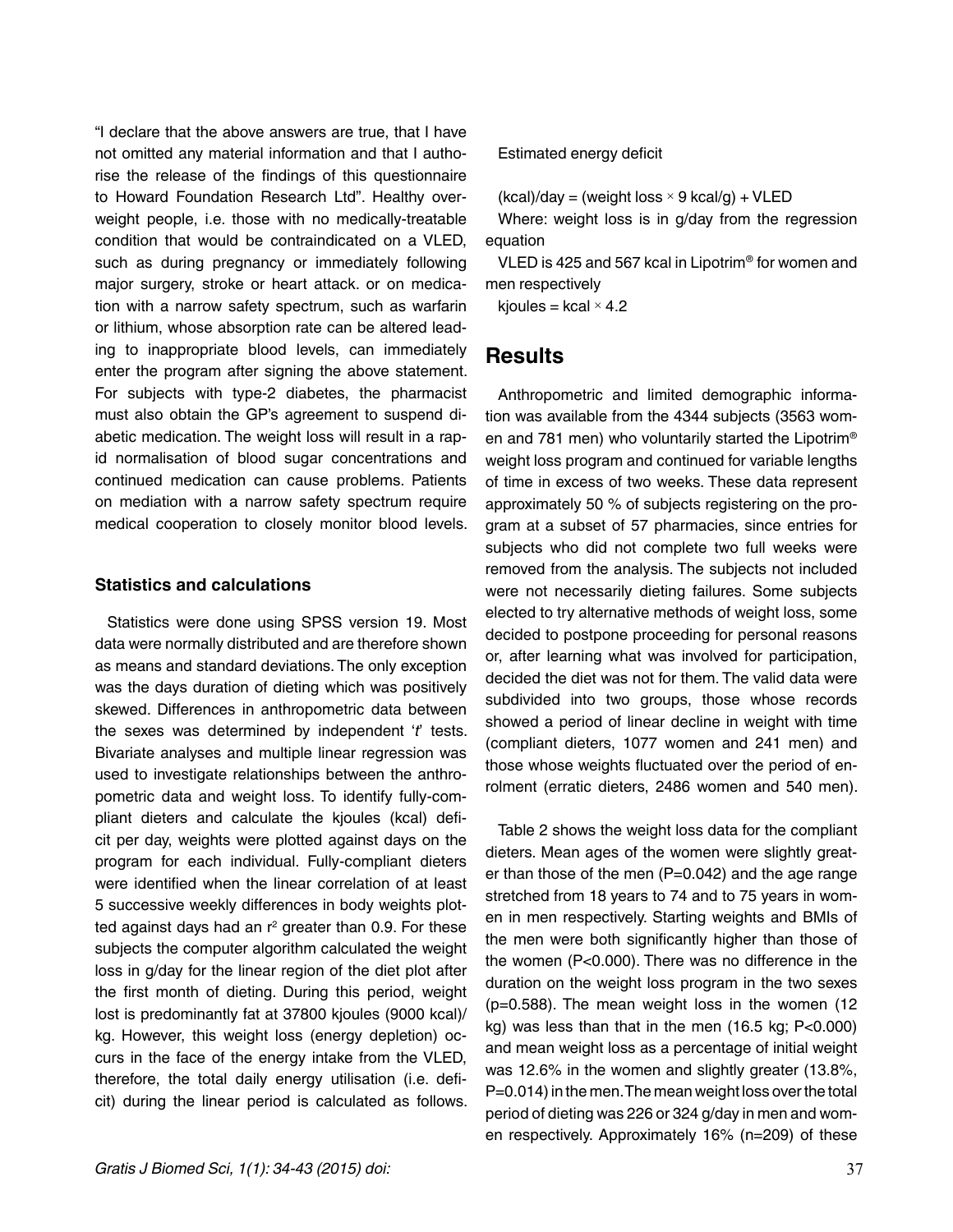|                                                                            | Women (n=1077) |           | Men (n=241) |           | $P = *$ |
|----------------------------------------------------------------------------|----------------|-----------|-------------|-----------|---------|
|                                                                            | mean           | <b>SD</b> | mean        | <b>SD</b> |         |
| Age                                                                        | 43.9           | 11.9      | 42.1        | 11.72     | 0.042   |
| <b>Starting weight (kg)</b>                                                | 93.2           | 17.72     | 115.8       | 19.49     | < 0.000 |
| Height (cm)                                                                | 164            | 7.1       | 179         | 6.3       | < 0.000 |
| BMI ( $kg/ht^2$ )                                                          | 34.8           | 6.09      | 36.3        | 5.96      | < 0.000 |
| Duration of dieting (days)                                                 | 59.8           | 44.9      | 58.1        | 41.9      | 0.588   |
| Final BMI (kg/ht <sup>2</sup> )                                            | 30.3           | 5.38      | 31.1        | 4.70      | 0.023   |
| Weight loss (kg)                                                           | 12.00          | 7.8       | 16.5        | 10.6      | < 0.000 |
| <b>BMI</b> loss                                                            | 4.5            | 2.89      | 5.2         | 3.33      | < 0.000 |
| Change in weight or BMI (%)                                                | 12.6           | 6.9       | 13.8        | 7.1       | 0.014   |
| <b>Estimated energy deficit during</b><br>linear weight loss (kjoules/day) | 8556           | 2465      | 12184       | 3926      | < 0.000 |
| ditto (kcal/day)                                                           | 2044           | 589       | 2911        | 938       | < 0.000 |
| Weight loss per day (g)                                                    | 226            | 95        | 324         | 192       | < 0.000 |

**Table 2:** Change in weight and BMI of women and men displaying a linear weight loss.

BMI is the body mass index kg/m<sup>2</sup>

\*Difference between the sexes assessed using an independent 't' test.

dieters lost 20% or more of their initial weight and the maximum weight lost by any dieter in the program was 55.5 and 84.6 kg in the women and men respectively.

In the compliant dieters, the mean estimated energy deficits per day during the linear phase of the diet plan were 8585 and 12,262 kjoules (2044 and 2911 kcal) in women and men respectively. To calculate the mean daily weight loss from the energy deficit during the linear phase of dieting, energy intakes from the VLED were first subtracted (1619, 2344 kcal) and these values divided by 9 (energy value of fat) to give 180 and 260 g/day in women and men respectively. That is the mean energy deficit per 100 g weight loss was approximately the same; 3776 and 3788 kjoules (899 and 902 kcal) in women and men respectively. Although the mean energy deficits were approximately the same as the accepted values for the energy required for maintenance of weight [12] the standard deviations attached to these values are large for both women and men and indicate considerable variability in the estimated energy deficit needed for weight loss.

Table 3 shows weight loss data in those with a more erratic weight decline indicating somewhat less than strict adherence to the VLED protocol. There were no major differences in ages or anthropometric details between these dieters and those displaying linear weight loss. Mean dieting duration times however was almost twice as long in the erratic dieters; 104 and 122 days in women and men respectively. The mean weight loss over this time was 8 kg in the women and 12.5 kg in the men, a drop of 9 and 10% respectively of starting weights. Only 5% (n=158) lost more than 20% of their initial weight but the maximum weight lost by any dieter was 124 and 66.4 kg in the women and men respectively.

In the more compliant dieters we explored the relationships between the anthropometric factors and the daily estimated energy deficits (Table 4). Height and initial and end weights were positively related to the calories lost per day while age and dietary duration were negatively related. Multiple linear regression of the data showed that these variable explained 31% of the variance in men and 24% in the women. The prin-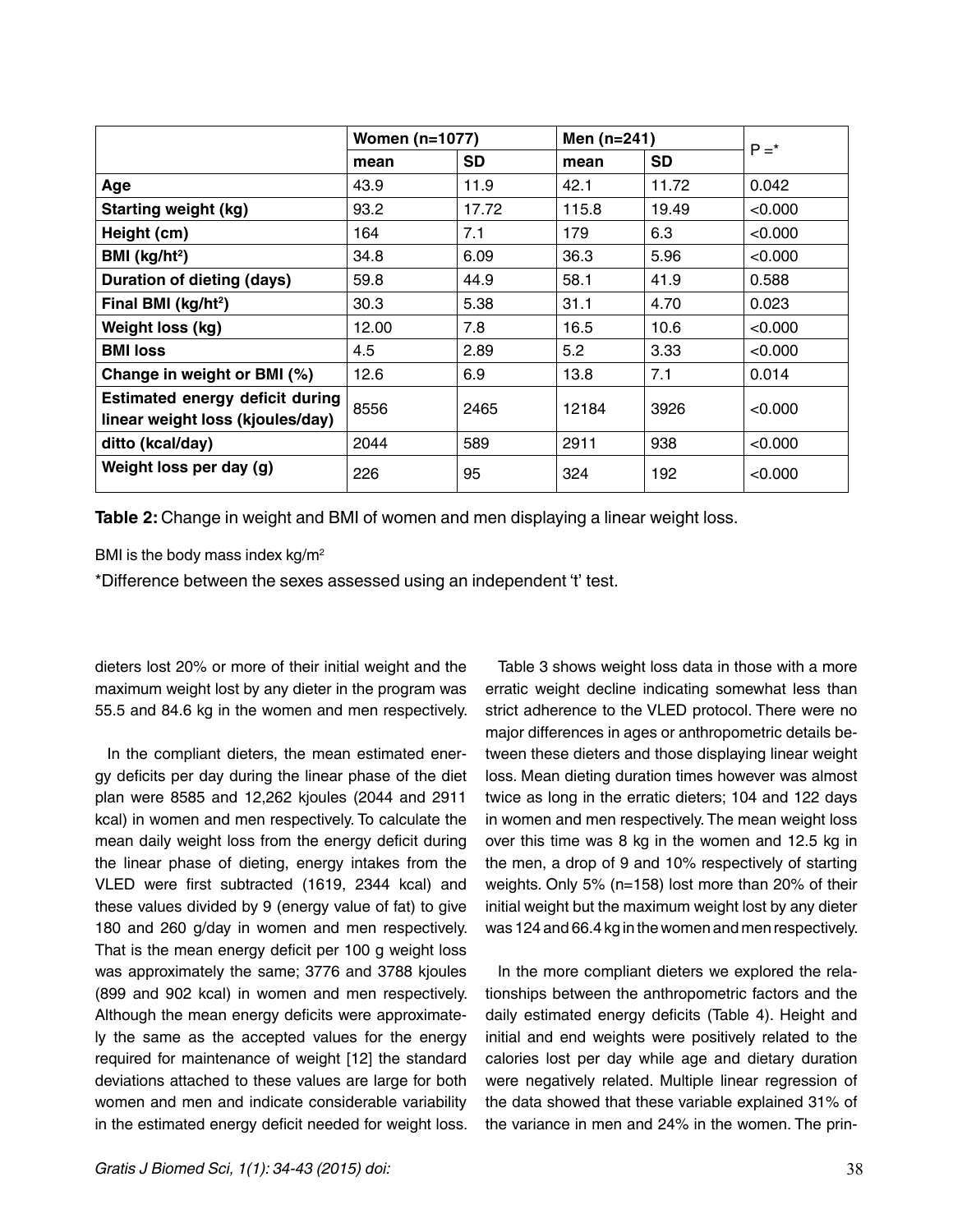|                                    | <b>Women (n=2487)</b> |           | Men $(n=540)$ |           | $P = *$ |  |
|------------------------------------|-----------------------|-----------|---------------|-----------|---------|--|
|                                    | Mean                  | <b>SD</b> | Mean          | <b>SD</b> |         |  |
| Age (years)                        | 41.9                  | 12.2      | 41.8          | 12.7      | 0.071   |  |
| <b>Starting weight (kg)</b>        | 88.5                  | 17.7      | 112.1         | 20.08     | < 0.000 |  |
| Height (cm)                        | 163                   | 6.8       | 178           | 7.5       | < 0.000 |  |
| Starting BMI (wt/ht <sup>2</sup> ) | 33.3                  | 6.07      | 35.34         | 5.85      | < 0.000 |  |
| Final BMI (kg/ht <sup>2</sup> )    | 30.2                  | 5.67      | 31.7          | 5.36      | < 0.000 |  |
| Duration (days)                    | 104                   | 175       | 122           | 246       | 0.046   |  |
| Weight loss (kg)                   | 8.02                  | 6.23      | 11.49         | 7.53      | < 0.000 |  |
| <b>BMI loss</b>                    | 3.02                  | 2.30      | 3.62          | 2.34      | 0.065   |  |
| Change in weight or BMI (%)        | 8.9                   | 5.8       | 10.1          | 5.7       | < 0.000 |  |
| Weight loss per day (g)            | 166                   | 168       | 242           | 167       | < 0.000 |  |

**Table 3:** Change in weight and BMI during enrolment in women and men not displaying a linear weight loss.

BMI was the body mass index kg/m2

\*Difference between the sexes assessed using an independent 't' test.

|                         | Bivariate correlation with estimated energy deficit per day |                                               |          |                                  |                        |  |
|-------------------------|-------------------------------------------------------------|-----------------------------------------------|----------|----------------------------------|------------------------|--|
|                         |                                                             | Duration <br>  Height (cm) $\Big\vert$ (days) | Age      | <b>Initial</b><br>weight<br>(kg) | <b>End weight (kg)</b> |  |
| Women (n=1318) $ 0.187$ |                                                             | $-0.194$                                      | $-0.152$ | 0.228                            | 0.170                  |  |
| Men $(n=241)$           | 0.168                                                       | $-0.284$                                      | $-0.206$ | 0.243                            | 0.167                  |  |

**Table 4:** Bivariate correlations of anthropometric indices, age and duration of dieting with the estimated energy deficit per day in the more compliant dieters $^{\rm 1}.$ 

1 All correlations were significant (P<0.000).

cipal factors in both sexes were approximately equal contributions from an inverse relationship with the duration of dieting and a positive relation with initial weight. Together these variables explained 20% and 12% of the variance in the men and women respectively.

In both dieting groups, the final mean BMI fell from around 34-35 to 30-31. It was of interest to know how subjects with less severe obesity responded to the diet. We identified overweight, but not yet obese subjects with BMIs between 25 and 30 and found in both groups the effect of the diet was to reduce BMIs to a mean value of approximately 25

(Table 5). That is approximately half of the subjects in this specific group achieved the healthy weight range.

## **Discussion**

This study provides documentation of the successful weight losses in overweight people who voluntarily chose to take part in a weight-loss program managed by pharmacists. They had not incurred the risks and costs of bariatric surgery and did not have the assistance of a dedicated hospital VLED program if one was available. The data suggest that close adherence to the Lipotrim<sup>®</sup> diet by dieters in their own homes reduced mean weights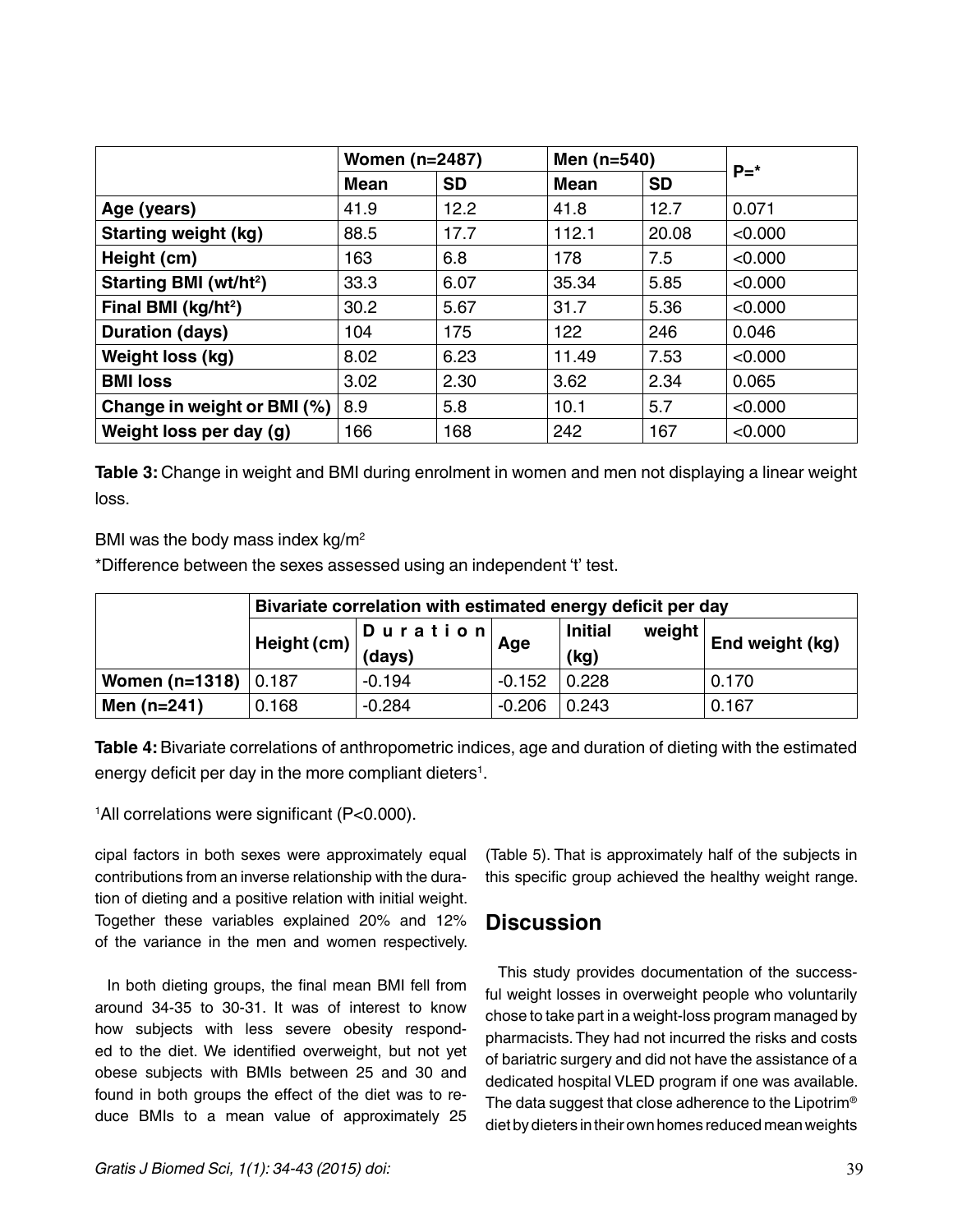|                                   |              | <b>Compliant dieters</b> | <b>Erratic dieters</b> |             |  |
|-----------------------------------|--------------|--------------------------|------------------------|-------------|--|
|                                   | Women        | Men                      | Women                  | Men         |  |
| <b>Numbers</b>                    | 237          | 30                       | 798                    | 87          |  |
| Percent of total number           | 22           | 12                       | 32                     | 16          |  |
| Initial BMI $\geq$ 25 & <30       | 27.99 (1.28) | 28.5(1.11)               | 27.8 (1.32)            | 28.7(1.14)  |  |
| <b>Final BMI</b>                  | 25.04 (1.48) | 25.7(1.25)               | 25.6(1.62)             | 26.33(1.53) |  |
| <b>Duration of dieting (days)</b> | 45(29)       | 41(22)                   | 87 (157)               | 97(231)     |  |
| Number (%) of subjects            |              |                          |                        |             |  |
| with BMI<25 following             | 161(67%)     | 10(33%)                  | 382 (47%)              | 22(25%)     |  |
| weight reduction                  |              |                          |                        |             |  |

**Table 5:** Effects of the very low energy diet on the BMI of subjects with an initial BMI between 25-30<sup>1</sup>.

1 Data shown are means and SD. Subjects with a marginally elevated initial BMI between ≥25 and <30 were identified in the two groups. Final BMIs are those reported at the time of the last reported weight.

in women and men by 12 and 16.5 kg respectively; that is reductions of 12.6% and 13.8% of starting weights in approximately two months. Even women and men who did not adhere strictly to the recommended program and consequently did not achieve a linear weight loss, were nevertheless able to reduce their weights by 8 and 12.5 kg. These reductions represented 9 and 10%, respectively of their starting weights but the time taken was 70-100% longer than that in the compliant dieters.

At the time of this assessment 8724 overweight people registered for the weight loss program at 57 of 2000+ pharmacies, which facilitated this evaluation of the program. Extrapolation of the subject numbers from this subset to the full population presenting to participating pharmacies for weight management yields an estimate of over 300,000 people. From discussions with participating pharmacists we can reliably assume that at least half this number will have achieved weight loss in excess of 9-10% of their initial body weights in two to four months.

There is a close association of overweight with a higher risk of diabetes [6] and weight loss has been repeatedly shown to reduce the prevalence of diabetes and lower cardio-metabolic risk [9,13]. In a 10 year community study of weight gain and loss in 1929 overweight people, there were 251 incident cases of diabetes. Workers found that relative to those with stable weight, each kg of weight loss annually was associated with a 33% lower risk of diabetes in the subsequent 10

*Gratis J Biomed Sci, 1(1): 34-43 (2015) doi:* 40

years whereas one kg of weight gain was associated with a 49% increased risk of developing diabetes [7]. Likewise, workers studying weight, diabetes prevalence and mortality over 30 years from 1980 to 2010 in Cuba during an economic crisis and a subsequent recovery, found that a 5.5kg weight loss over the whole population during the crisis was associated with rapid declines in diabetes and heart disease which rebounded once economic conditions improved [8]. Thus weight loss in the community can have long-term beneficial effects on health and it is important that the progression to obesity is prevented. These and other studies show that the adverse health consequence from excess weight can begin long before weight reaches a BMI of 30, the so called 'obesity boundary' [14,15]. This is particularly true for certain ethnic populations, especially South Asians who have the same risk of diabetes at BMI 24 as white populations at BMI 30 [16].

For overweight patients, and especially those at higher levels of obesity, losing weight can be extremely difficult and standard approaches to weight loss have been less effective than VLEDs [17]. Many obese patients fail because they are attempting to control addictive behaviour while continuing to use the 'substance of abuse' – food. This approach does not work for alcohol, tobacco or drugs and it rarely works for food [18]. For seriously overweight people, the most effective treatment is to totally stop the substance of abuse, which is why a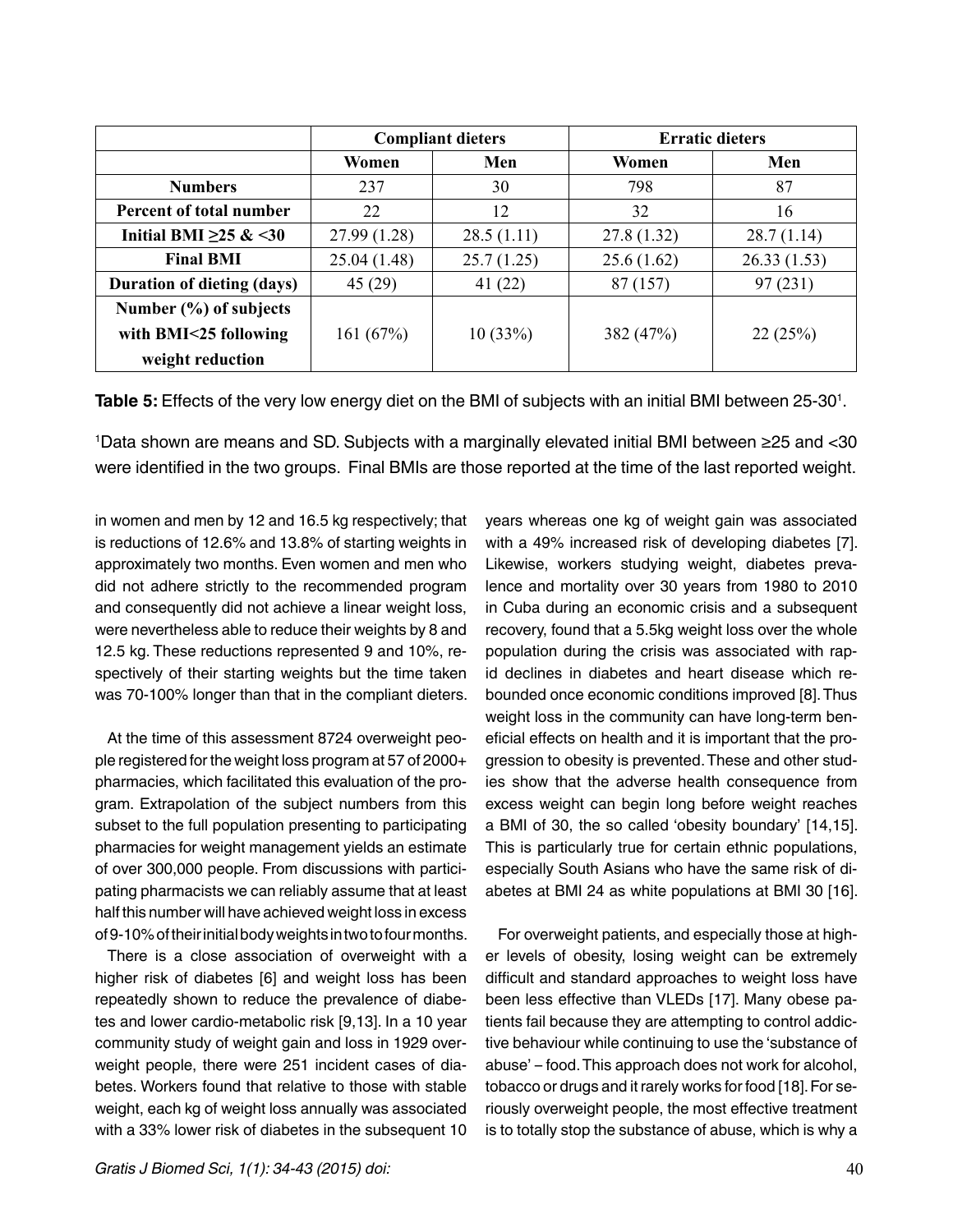total food replacement program is much more effective than trying to cut down on conventional food intake [19].

From a physiological point of view the human body does not require food as such but essential nutrients, specific chemical compounds of which people require a sufficient supply to stay healthy together with a source of fibre to provide bulk. These nutrients are normally supplied in the diet but as there is no single food that exactly matches all human nutritional needs, it is necessary ordinarily to obtain them from a diverse range of foods. Obtaining the required complement of nutrients from common foods requires the consumption of many more calories than is consistent with rapid and substantial weight loss. The advantage of a total food replacement program is that nutrition is provided by an engineered formula that is nutritionally complete, allowing the dieter to remove the variable components (i.e., food) from his or her life while weight is lost and the medical consequences of the excess weight are relieved. The total food replacement regime is arguably the only non-surgical means by which those who consume excessive amounts of food may avoid the stimulus that perpetuates their weight problem. The most salient fact that weight loss in overweight or obese people achieves is a reduced risk of diabetes or remission of established diabetes.

A limitation of this report is that we only have weight loss records for 50% of those subjects who initially enquired about the Lipotrim® program and subsequently dieted with Lipotrim®. Participation in the program was entirely voluntary and does require firm commitment to the dietary regime. Prospective dieters are required to view, and sign that they have viewed, a DVD that fully details the program, its strict requirements and potential side effects. When the DVD is loaned to the potential dieter, the record is retained on the computer, but if the person does not undertake the program, there is no further data. Not all people are willing to undertake such a strict program, but it is usually not possible to determine the reasons why an individual declined the program. In addition because of the confidential nature of the program, no medical records were available to us beyond the initial medical questionnaire, so a further limitation of this report was the lack of evidence supporting the long term benefit to

diabetic patients. Only two weight loss methods, bariatric surgery and VLED, reliably provide sufficient weight loss rapidly enough to enable long term glycemic control in diabetic patients [9] however since only diabetic patients whose doctor authorized suspension of medication were permitted to diet we can reasonably assume that restarting medication became unnecessary in most, if not all the type 2 diabetic patients

Any person receiving treatment for diabetes would not have started the VLED until the pharmacist had discussed their treatment with their general practitioner and their treatment modified. It has been known for almost 40 years that excessive blood glucose concentrations fall in subjects on a VLED [20] and this was clearly shown by Henry and co-workers in obese subjects with type-2 diabetes whose blood glucose concentrations fell by 50% after 10 days on a VLED and there were further reductions on day 40 [9]. It is important therefore that overweight person with diabetes do not start a VLED program without first withdrawing blood glucose-reducing medication.

The information in this report was from subjects who were not part of a research program so they were not under any obligation to continue with the pharmacist. The last recorded weights illustrate that the more compliant dieters achieved appreciable weight loss in approximately two months on the VLED. Henry and colleagues achieved a mean weight loss of 10.5 kg (SD 0.4) after 40 days in 30 obese subjects who consumed 330 kcals/day [9]. The weight loss achieved by the subjects enrolled in the pharmacies for a mean duration of 60 days and who had slightly higher energy intakes, was 12 and 16.5 kg in the women and men respectively. That is weight loss by the pharmacy subjects was comparable with the more controlled hospital study of Henry and colleagues [9].

The effect of VLEDs on overweight people is a highly efficacious method of reducing body weight since the calories supplied are insufficient in all adults to meet even basal metabolic needs, regardless of size or activity. The body therefore has to draw on energy reserves to supply the needed calories. The total mean weight loss per day by the more compliant dieters was 226 and 324 g for the women and men respectively. However, during the linear phase of dieting when body fat is the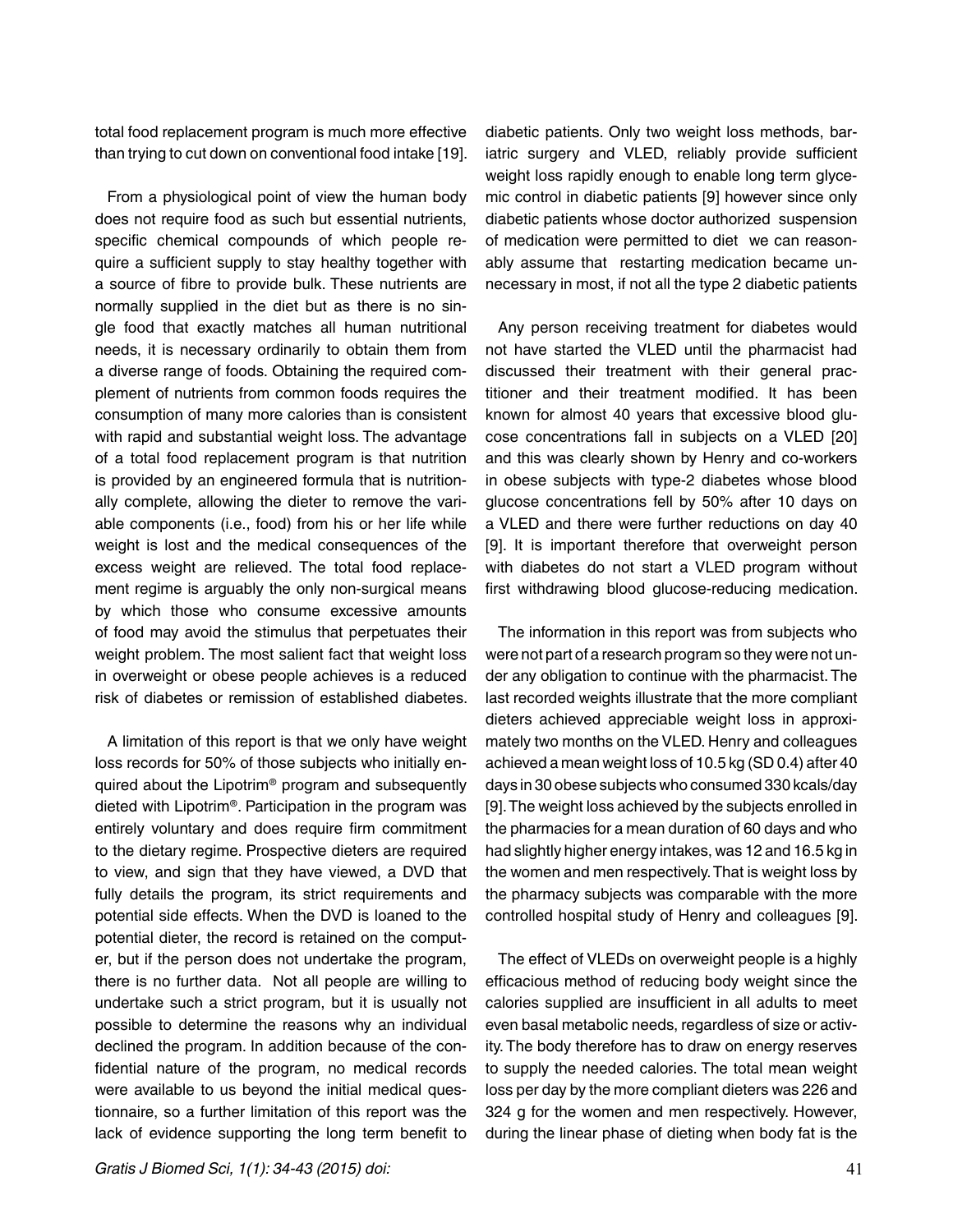principal tissue being consumed, weight loss per day was 180 and 260 g/day in women and men respectively. The average energy deficit needed to produce weight loss during the linear phase was approximately 4720 kjoules (1124 kcal) per 100 g weight loss in both women and men. It follows that if dieters should eat more than the recommended diet during the linear phase they will lose less weight and vice versa. However, deviations from the programme would lead to a loss of linearity and subjects would not have been included in the linear group. Nevertheless, small deviations from the recommended diet programme as well as life-style and genetic factors may explain the wide standard deviations of the energy deficit needed to produce this weight loss. That is the energy deficits to produce weight loss in some people are much smaller than in others. It can be speculated that if people have only a small energy deficit when consuming the recommended VLED intake then it follows that a smaller number of calories may only be needed to regain that weight and vice versa. That is these data may provide some guidance for the pharmacist on the number of calories needed by their patients during weight maintenance when dieting has finished and they request advice to maintain their lower weight. Weight maintenance however was not a component of these studies.

## **Conclusion**

Pharmacists in England who utilised the Lipotrim® VLED and also recorded the data on-line with the Lipotrim® Patient Tracker software, were approached by 8724 overweight people between March 2008 and May 2013. Fifty percent of these subjects (n=4344) voluntarily participated in the programme and successfully completed at least 2 weeks dieting. Of these, 30% (n=1318) achieved linear declines in weight over a mean duration of 60 days and the weight loss evidence suggests they were more compliant with the dietary program than the remaining 70% (n=3026). These subjects lost weight but dieted for almost twice as long. The data show that pharmacists supervising the Lipotrim® VLED in free-living, compliant overweight men and women were able to assist their subjects to lose mean weights of 12 kg in women and 16.5 kg in men. In the less-compliant subjects, mean weight losses of 8 and 11.5 kg in women and men respectively were obtained. From a public health viewpoint, overweight subjects who can adhere to a VLED can achieve sufficient weight loss to reduce their risk of type 2 diabetes and cardiovascular disease. Pharmacists are ideally placed to supervise a VLED program for the general public.

## **Acknowledgements**

We acknowledge the very great help and assistance from pharmacists in obtaining these data up throughout England.

## **Authorship Contributions**

SNK and VB provided the database for analysis and DIT prepared the initial draft of the paper. All authors approved the final draft. None of the authors were involved in the data collection which was done by the individual pharmacies.

## **Conflicts of Interest**

SNK and VB are directors of Howard Foundation Research Ltd. DIT is a consultant for Howard Foundation Holdings Ltd.

## **References**

- 1. [Bray GA \(2004\) Medical consequences of obesi](http://www.ncbi.nlm.nih.gov/pubmed/15181027)[ty. J Clin Endocrinol Metab 89: 2583-2589.](http://www.ncbi.nlm.nih.gov/pubmed/15181027)
- 2. [Bhaskaran K, Douglas I, Forbes H, Dos-San](http://www.ncbi.nlm.nih.gov/pmc/articles/PMC4151483/)[tos-Silva I, Leon DA, et al. \(2014\) Body-mass](http://www.ncbi.nlm.nih.gov/pmc/articles/PMC4151483/)  [index and risk of 22 specific cancers: a popula](http://www.ncbi.nlm.nih.gov/pmc/articles/PMC4151483/)[tion-based cohort study of 5.24 million UK adults.](http://www.ncbi.nlm.nih.gov/pmc/articles/PMC4151483/) [Lancet 384: 755-765.](http://www.ncbi.nlm.nih.gov/pmc/articles/PMC4151483/)
- 3. [Kitahara CM, Flint AJ, Berrington de GA, Bern](http://www.ncbi.nlm.nih.gov/pubmed/25003901)[stein L, Brotzman M, et al. \(2014\) Association](http://www.ncbi.nlm.nih.gov/pubmed/25003901)  [between Class III Obesity \(BMI of 40-59 kg/m2\)](http://www.ncbi.nlm.nih.gov/pubmed/25003901)  [and Mortality: A Pooled Analysis of 20 Prospec](http://www.ncbi.nlm.nih.gov/pubmed/25003901)[tive Studies. PLoS Med 11: e1001673.](http://www.ncbi.nlm.nih.gov/pubmed/25003901)
- 4. [Wang YC, McPherson K, Marsh T, Gortmaker SL,](http://www.ncbi.nlm.nih.gov/pubmed/21872750)  [Brown M \(2011\) Health and economic burden of](http://www.ncbi.nlm.nih.gov/pubmed/21872750)  [the projected obesity trends in the USA and the](http://www.ncbi.nlm.nih.gov/pubmed/21872750) [UK. Lancet 378: 815-825.](http://www.ncbi.nlm.nih.gov/pubmed/21872750)